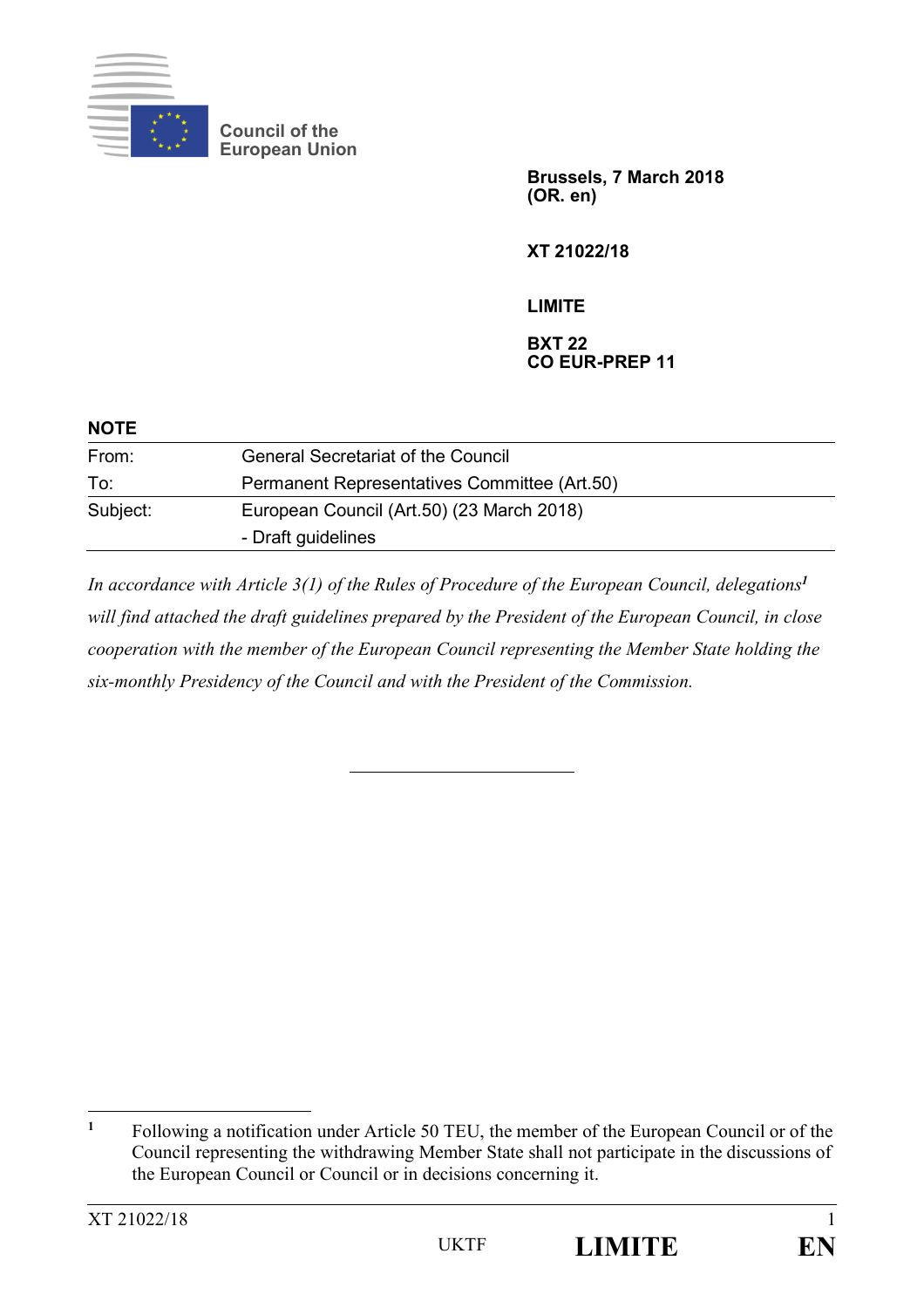- 1. [The European Council welcomes / notes the progress achieved in negotiations on an orderly withdrawal and transition, including on the consolidation of the text of the Withdrawal Agreement.] The European Council recalls that negotiations can only progress as long as all commitments undertaken so far are respected in full, and calls for intensified efforts on the remaining withdrawal issues. The European Council reiterates that nothing is agreed until everything is agreed.
- 2. The European Council recalls and reconfirms its guidelines of 29 April and 15 December 2017, which continue to apply in full and whose principles will have to be respected by the future relationship with the UK.
- 3. The European Council restates the Union's determination to have as close as possible a partnership with the UK in the future. Such a partnership should cover trade and economic cooperation as well as other areas, in particular the fight against terrorism and international crime, as well as security, defence and foreign policy.
- 4. At the same time, the European Council has to take into account the repeatedly stated positions of the UK, which limit the depth of such a future partnership. Being outside the Customs Union and the Single Market will inevitably lead to frictions. Divergence in external tariffs and internal rules as well as absence of common institutions and a shared legal system, necessitates checks and controls to uphold the integrity of the EU Single Market as well as of the UK market. This unfortunately will have negative economic consequences.
- 5. Against this background, the European Council sets out the following guidelines with a view to the opening of negotiations on the overall understanding of the framework for the future relationship, that will be elaborated in a political declaration accompanying and referred to in the Withdrawal Agreement.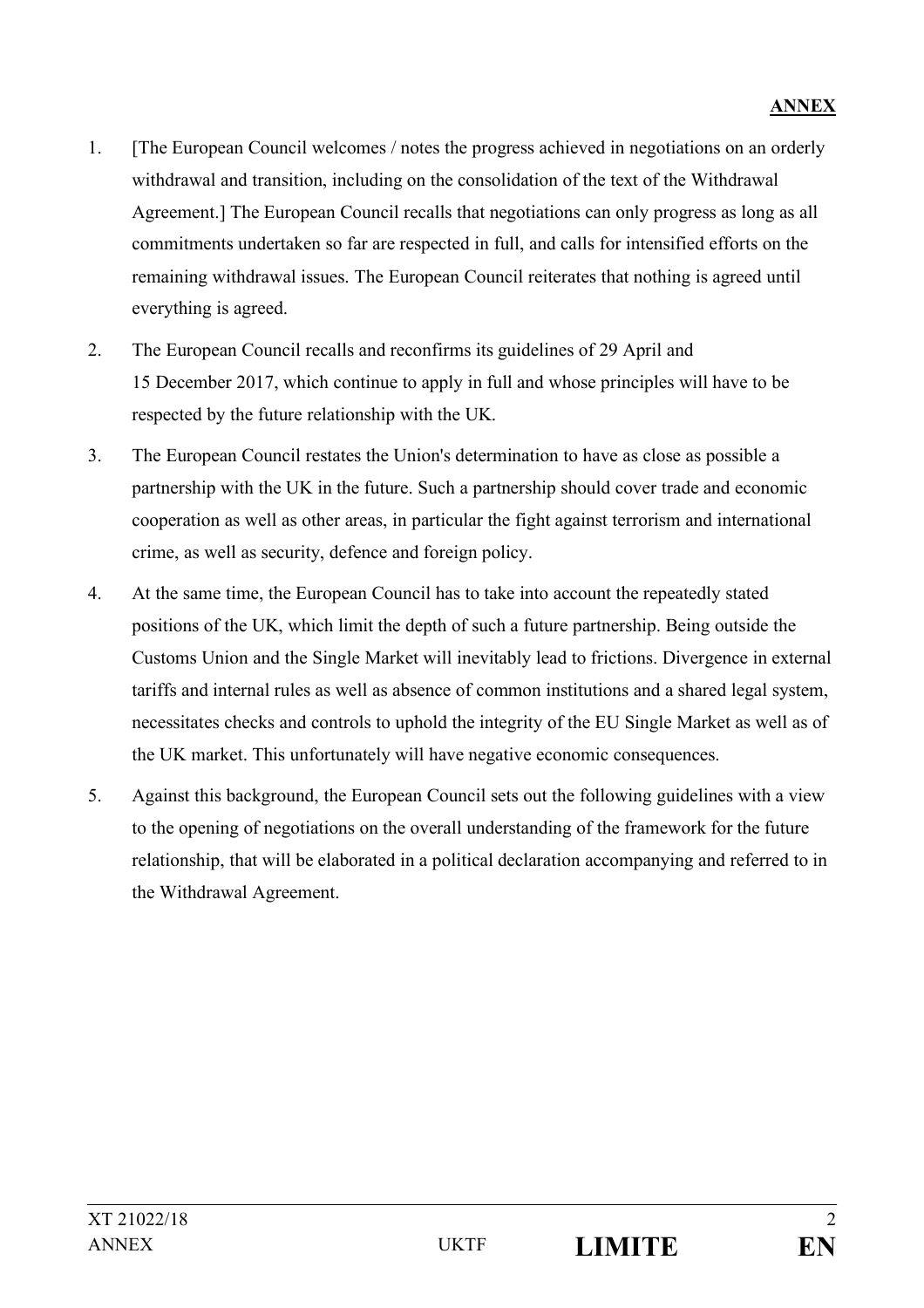6. In this context, the European Council reiterates in particular that any agreement with the United Kingdom will have to be based on a balance of rights and obligations, and ensure a level playing field. A non-member of the Union, that does not live up to the same obligations as a member, cannot have the same rights and enjoy the same benefits as a member.

The European Council recalls that the four freedoms of the Single Market are indivisible and that there can be no "cherry picking" through participation based on a sector-by-sector approach, that would undermine the integrity and proper functioning of the Single Market.

The European Council further reiterates that the Union will preserve its autonomy as regards its decision-making, which excludes participation of the United Kingdom as a third-country to EU Institutions, agencies or bodies. The role of the Court of Justice of the European Union will also be fully respected.

- 7. As regards the core of the economic relationship, the European Council confirms its readiness to initiate work towards a free trade agreement (FTA), to be finalised and concluded once the UK is no longer a Member State. Such an agreement cannot offer the same benefits as Membership and cannot amount to participation in the Single Market or parts thereof. This agreement would address:
	- i) trade in goods, with the aim of covering all sectors, which should be subject to zero tariffs and no quantitative restrictions with appropriate accompanying rules of origin. In this context, existing reciprocal access to fishing waters and resources should be maintained.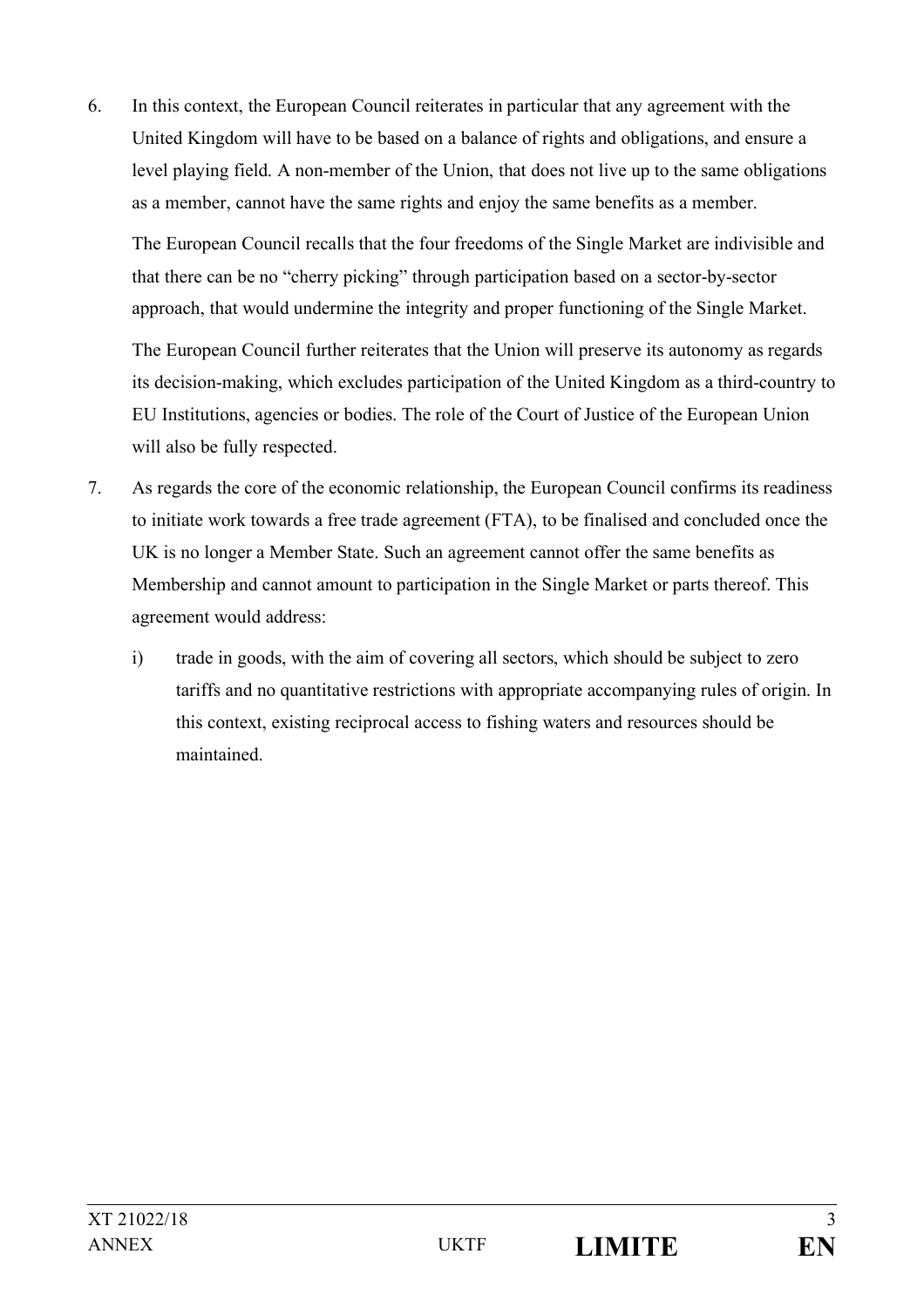- ii) appropriate customs cooperation, preserving the regulatory and jurisdictional autonomy of the parties and the integrity of the EU Customs Union.
- iii) disciplines on technical barriers to trade (TBT) and sanitary and phytosanitary standards (SPS) as well as a framework for voluntary regulatory cooperation.
- iv) trade in services, with the aim of allowing market access to provide services under host state rules, including as regards right of establishment for providers, to an extent consistent with the fact that the UK will become a third country and the Union and the UK will no longer share a common regulatory, supervisory, enforcement and judiciary framework. The FTA should include ambitious provisions on movement of natural persons as well as a framework for the recognition of professional qualifications.
- v) other areas of interest to the Union, for example access to public procurement markets, investments and protection of intellectual property rights, including geographical indications.
- 8. In terms of socio-economic cooperation, the following could be envisaged:
	- i) regarding aviation, the aim should be to ensure connectivity between the UK and the EU after the UK withdrawal. This would require an air transport agreement, combined with an aviation safety agreement, while ensuring a strong level playing field in a highly competitive sector.
	- ii) regarding certain Union programmes, e.g. in the fields of research and innovation and of education and culture, any participation of the UK should be subject to the relevant conditions for the participation of third countries to be established in the corresponding programmes in the next Multiannual Financial Framework.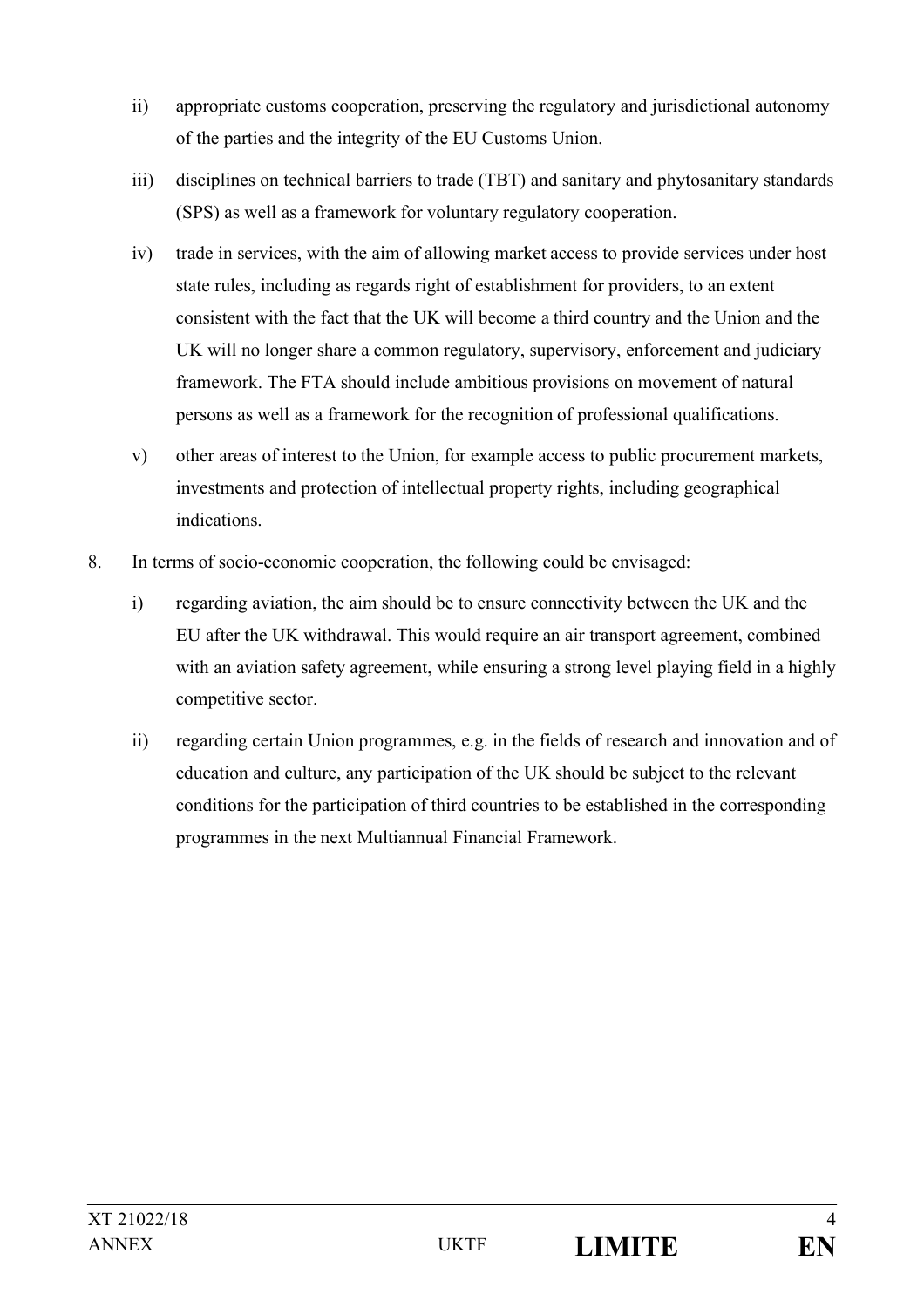- 9. Given the UK's geographic proximity and economic interdependence with the EU27, the future relationship will only deliver in a mutually satisfactory way if it includes robust guarantees which ensure a level playing field. The aim should be to prevent unfair competitive advantage that the UK could enjoy through undercutting of current levels of protection with respect to competition and state aid, tax, social, environment and regulatory measures and practices. This will require a combination of substantive rules aligned with EU and international standards, adequate mechanisms to ensure effective implementation domestically, enforcement and dispute settlement mechanisms in the agreement as well as Union autonomous remedies, that are all commensurate with the depth and breadth of the EU-UK economic connectedness.
- 10. In other areas than trade and economic cooperation, where the Union has already signalled its readiness to establish specific partnerships, the European Council considers that:
	- i) police and judicial cooperation in criminal matters should constitute an important element of the future EU-UK relationship in the light of the geographic proximity and shared threats faced by the Union and the UK, taking into account that the UK will be a third country outside Schengen. The future partnership should cover effective exchanges of information, support for operational cooperation between law enforcement authorities and judicial cooperation in criminal matters. Strong safeguards will need to be established that ensure full respect of fundamental rights and effective enforcement and dispute settlement mechanisms.
	- ii) in the fields of security, defence and foreign policy there should be no gap in the EU-UK cooperation as a consequence of the UK withdrawal from the Union. A future partnership should respect the autonomy of the Union's decision-making and foresee appropriate dialogue, consultation, exchange of information, and cooperation mechanisms. As a pre-requisite for such cooperation a Security of Information Agreement would have to be put in place.